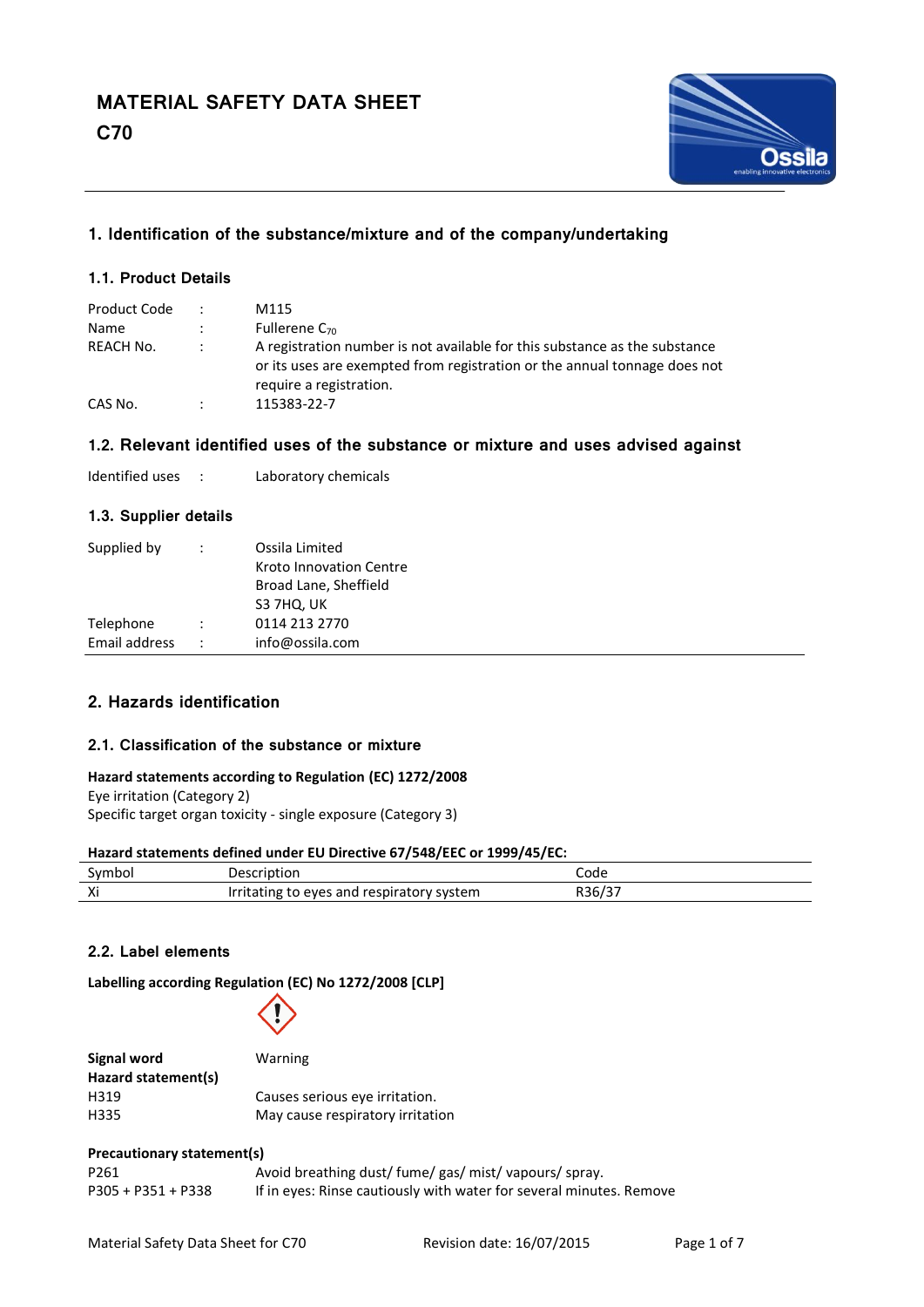**Supplemental Hazard None. Statements**

### **2.3. Other hazards**

None.

### **3. Composition/Information on ingredients**

### **3.1. Substances**

| Synonyms: | Buckminsterfullerene C70, C70 |
|-----------|-------------------------------|
| Formula   | $C_{70}$                      |
| Molecular | 840.75 g/mol                  |
| weight    |                               |

| Component           | CAS #       | EC# |     | Weight %   CLP Classification | <b>DSD Classification</b> |
|---------------------|-------------|-----|-----|-------------------------------|---------------------------|
| Fullerene- $C_{60}$ | 115383-22-7 |     | 100 | Eye Irrit. 2 (H319);          | Xi, R36/37                |
|                     |             |     |     | STOT SE 3 (H335)              |                           |

#### **4.1. Description of first aid measures**

#### **After Inhalation**

If inhaled, remove to fresh air. If not breathing give artificial respiration. Call a physician.

### **After skin contact**

In case of skin contact, wash with soap and flush with copious amounts of water for at least 15 minutes. Remove contaminated clothing and shoes. Call a physician.

#### **After eye contact**

In case of contact with eyes, flush with copious amounts of water for at least 15 minutes. Assure adequate flushing by separating the eyelids with fingers. Call a physician.

#### **After Ingestion**

If swallowed, wash out mouth with water. Call a physician.

#### **4.2. Most important symptoms and effects, both acute and delayed**

The most important known symptoms and effects are described in the labelling (see section 2.2) and/or in section 11.

#### **4.3. Indication of any immediate medical attention and special treatment needed**

No data available.

### **5. Fire fighting**

#### **5.1. Extinguishing media**

Use agent most appropriate to extinguish fire. In case of small fire, use "alcohol" foam, dry chemical or carbon dioxide. For large fires apply water from as safe a distance as possible. Use very large quantities or spraying water opposed to a solid stream.

#### **5.2. Special hazards arising from the substance of mixture**

### Material Safety Data Sheet for C70 Revision date: 16/07/2015 Page 2 of 7 **Hazardous combustion products** Carbon oxides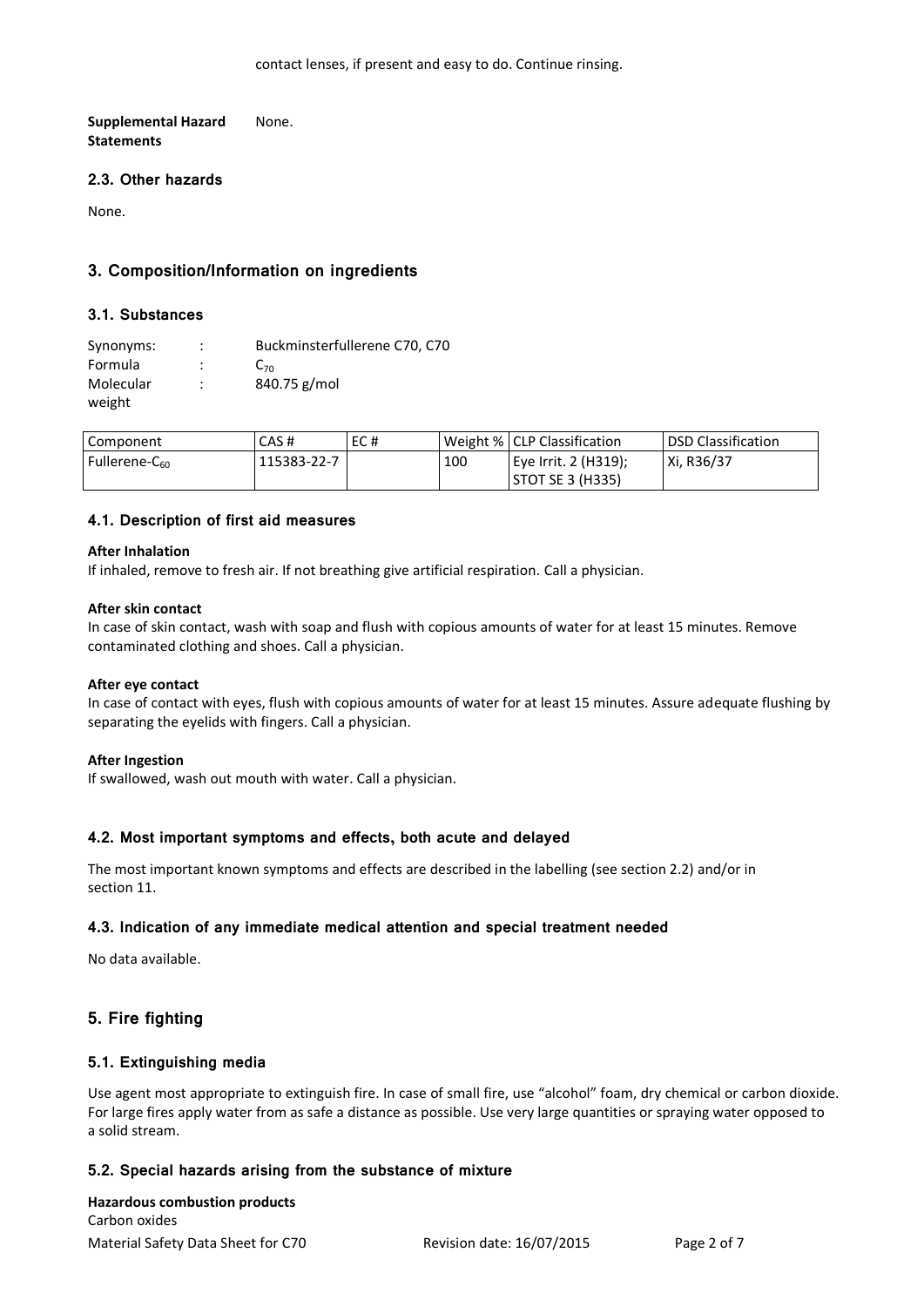### **5.3. Advice for firefighters**

As in any fire, wear a self-contained breathing apparatus in pressure-demand, MSHA/NIOSH (approved or equivalent), and full protective gear. During a fire, irritating and highly toxic gases and vapours may be generated by thermal decomposition.

### **6. Accidental release measures**

#### **6.1. Personal precautions, protective equipment and emergency procedures**

Wear personal protective equipment. Avoid dust formation. Avoid breathing in vapours, mist, gas or dust. Ensure room is well ventilated. Remove all sources of ignition.

### **6.2. Environmental precautions**

Do not let product enter drains.

### **6.3. Containment and cleaning:**

Contain and clean up spill if safe to do so, without raising dust. Dispose of dry waste in closed container for proper disposal according to local regulations.

# **7. Handling and storage**

### **7.1. Precautions for safe handling**

Avoid contact with eyes, skin, and clothing. Avoid formation of dust or vapour. Keep away from sources of ignition and avoid the build of electrostatic charge. Provide exhaust ventilation in places where dust is formed. In case of an accident or if you are feeling unwell, immediately seek medical advice.

#### **7.2. Conditions for safe storage, including any incompatibilities**

Store in a cool, dry and well-ventilated place inside of a tightly sealed container.

#### **7.3. Specific end uses**

Use in laboratories.

### **8. Exposure controls / Personal protection**

#### **8.1. Control parameters**

#### **Exposure limit sources**

UK – EH40 Workplace Exposure Limits (WEL) for use with the Control of Substances Hazardous to Health (COSHH) Regulations.

#### **Components with workplace control parameters**

Contains no substances with occupational exposure limit values.

#### **Biological occupational exposure limits**

This product does not contain any hazardous materials with biological limits.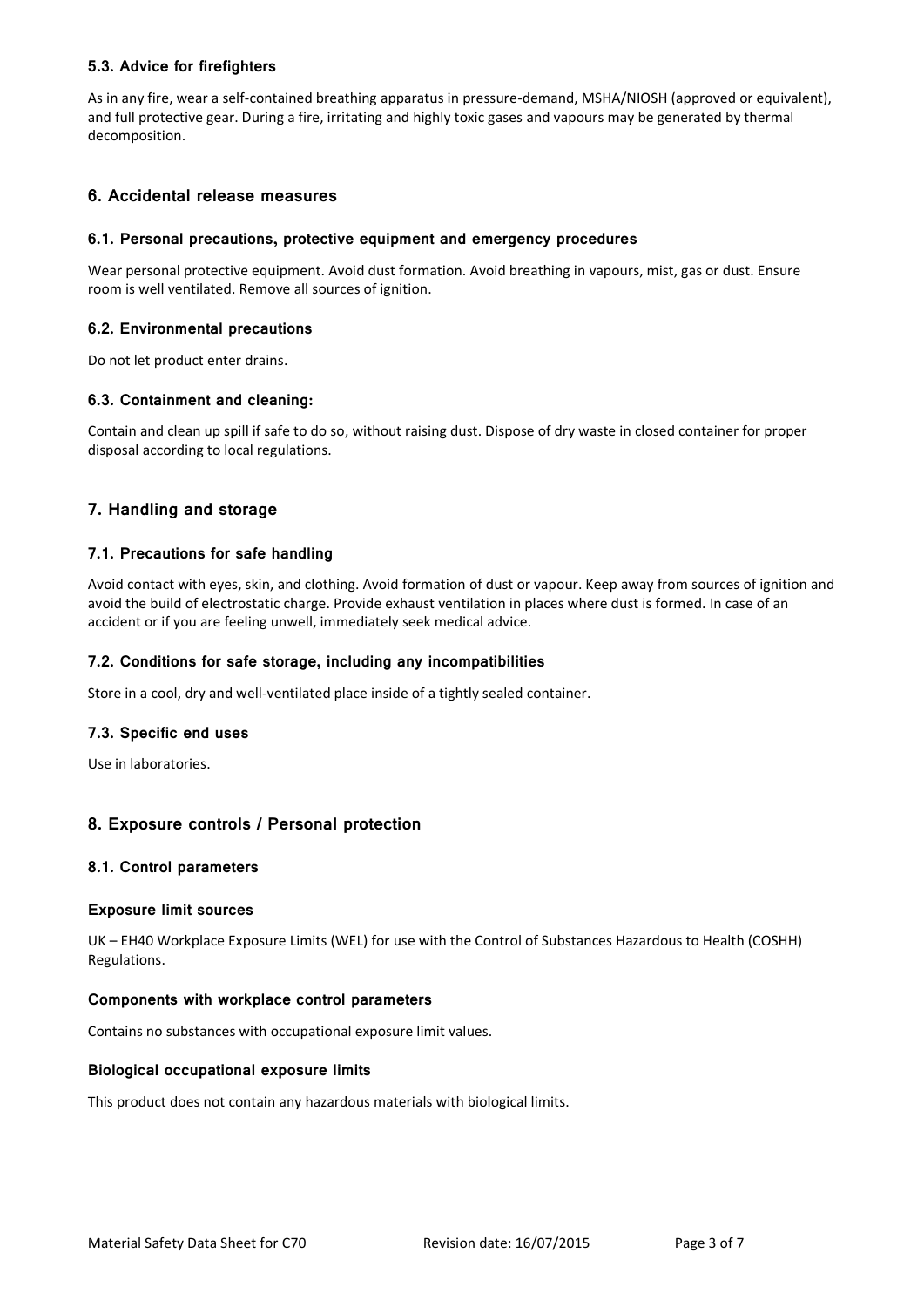### **8.2. Exposure controls**

#### **Engineering measures**

Handle in accordance with good industrial practices for hygiene and safety. Ensure eyewash stations and safety showers are close to the laboratory workstation.

#### **Personal protective equipment**

**Eyes:** Wear safety glasses with side-shields conforming to appropriate government standards such as NOISH (US) or EN166 (EU).

**Skin**: Handle with appropriate gloves and use proper glove removal technique to avoid skin contact. Dispose of gloves in accordance with applicable laws. Wash and dry hands.

The selected protective gloves have to satisfy the specifications of EU Directive 89/686/EEC and the standard EN 374 derived from it.

**Clothing:** Wear complete suit protecting against chemicals; the type of equipment should be appropriate for the concentration and amount of dangerous substance used.

**Respirators:** A respiratory protection program that meets OSHA's 29 CFR §1910.134 and ANSI Z88.2 requirements or European standard EN 149 must be followed whenever workplace conditions warrant a respirator's use.

#### **General hygiene measures**

Wash thoroughly after handling. Wash contaminated clothing before reuse.

# **9. Physical and chemical properties**

#### **9.1. Information on basic physical and chemical properties**

| Appearance                  | Deep green/black crystalline powder |
|-----------------------------|-------------------------------------|
| Odour                       | <b>Odourless</b>                    |
| Odour threshold             | No data available                   |
| рH                          | Not applicable                      |
| Melting/freezing point      | No data available                   |
| Flash point                 | No data available                   |
| Evaporation rate            | No data available                   |
| Flammability                | No data available                   |
| Upper/lower                 | No data available                   |
| flammability or             |                                     |
| explosive limits            |                                     |
| Vapour pressure             | No data available                   |
| Vapour density              | No data available                   |
| Relative density            | 1.7 $g/cm3$ (approx.)               |
| Water solubility            | Insoluble                           |
| Partition coefficient       | No data available                   |
| n-octanol/water             |                                     |
| Auto-ignition temperature   | No data available                   |
| Decomposition temperature   | No data available                   |
| Viscosity                   | No data available                   |
| <b>Explosive properties</b> | No data available                   |
| Oxidizing properties        | No data available                   |

#### **9.2. Other safety information**

No data available.

### **10. Stability and reactivity**

#### **10.1 Reactivity**

No data available.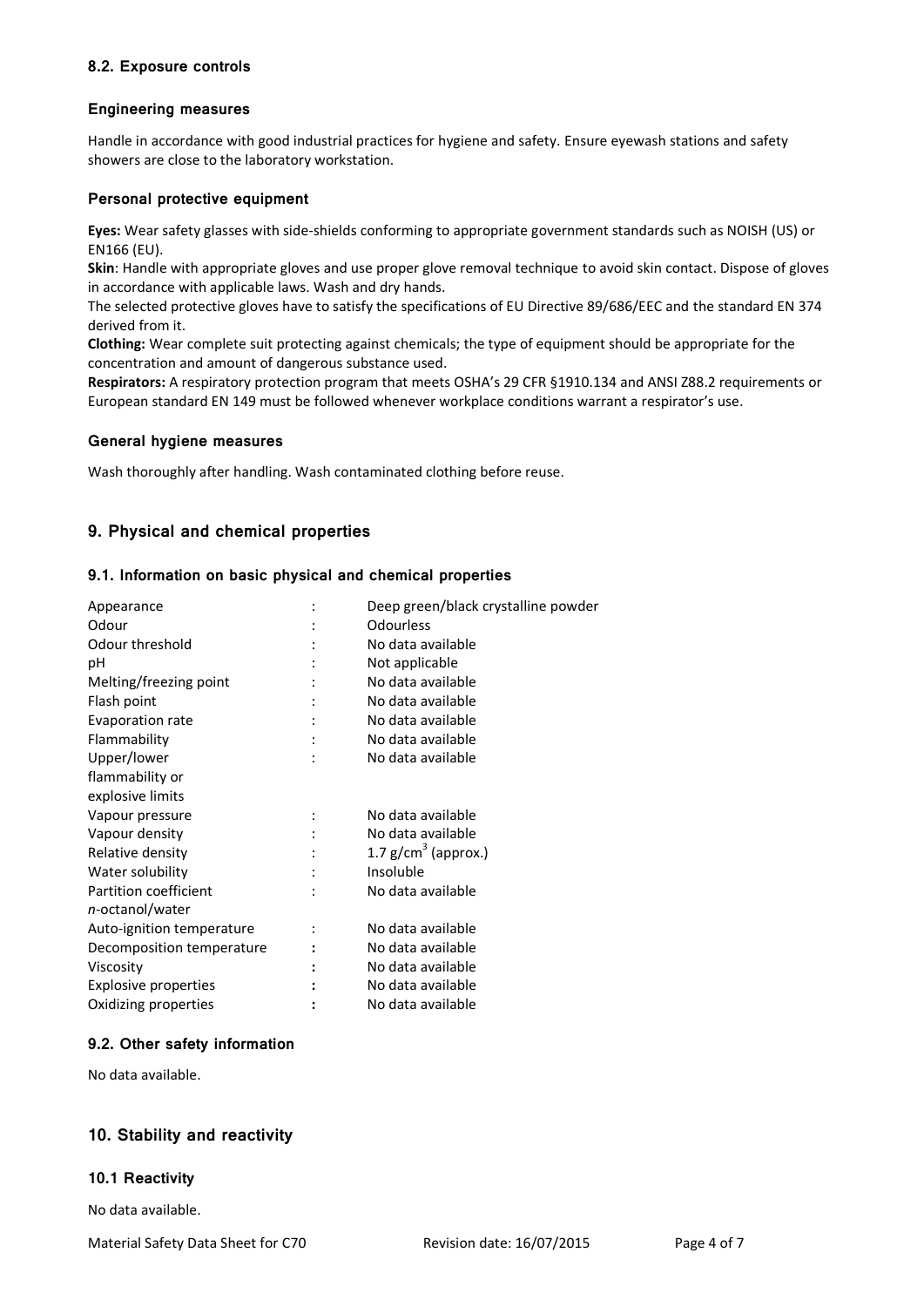### **10.2. Chemical stability**

Stable under normal temperatures and pressures under recommended storage conditions.

# **10.3. Possibility of hazardous reactions**

No data available.

### **10.4. Conditions to avoid**

No data available.

### **10.5. Incompatible materials**

Strong oxidising agents.

### **10.6. Hazardous decomposition products**

Carbon oxides.

# **11. Toxicological information**

### **11.1. Information on toxicological effects**

| <b>Acute toxicity</b>                                                                                  |
|--------------------------------------------------------------------------------------------------------|
| No data available.                                                                                     |
| <b>Skin corrosion/irritation</b>                                                                       |
| Causes skin irritation                                                                                 |
| Serious eye damage/eye irritation                                                                      |
| Causes serious eye irritation                                                                          |
| Respiratory or skin sensitization                                                                      |
| Based on available data the classification criteria are not met                                        |
| <b>Germ cell mutagenicity</b>                                                                          |
| No data available.                                                                                     |
| Carcinogenicity                                                                                        |
| No component of this product present at levels greater than or equal to 0.1% is identified as<br>IARC: |
| probable, possible or confirmed human carcinogen by IARC.                                              |
| <b>Reproductive toxicity</b>                                                                           |
| No data available.                                                                                     |
| Specific target organ toxicity - single exposure                                                       |
| Inhalation - May cause respiratory irritation.                                                         |
| Specific target organ toxicity - repeated exposure                                                     |
| No data available.                                                                                     |
| <b>Aspiration hazard</b>                                                                               |
| No data available.                                                                                     |
| <b>Potential health effects</b>                                                                        |
| Inhalation<br>May be harmful if inhaled. Causes respiratory tract irritation.                          |
| May be harmful if swallowed.<br>Ingestion                                                              |
| <b>Skin</b><br>May be harmful if absorbed through skin. May cause skin irritation.                     |
| Causes serious eye irritation.<br>Eyes                                                                 |
| <b>Signs and Symptoms of Exposure</b>                                                                  |
| No data available.                                                                                     |

To the best of our knowledge, the chemical, physical, and toxicological properties have not been thoroughly investigated.

### **12. Ecological information**

### **12.1. Toxicity**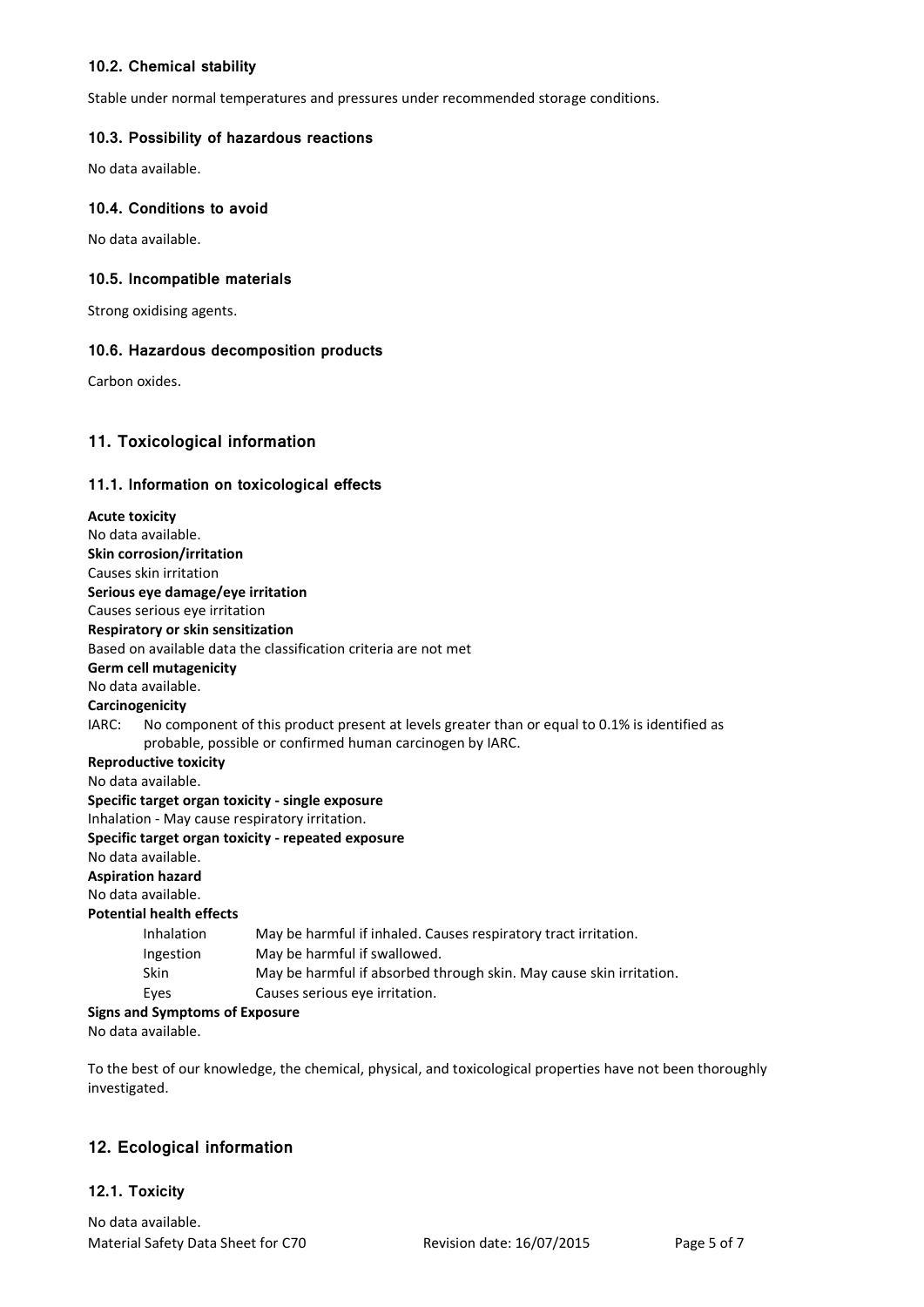### **12.2. Persistence and degradability**

No data available.

#### **12.3. Bioaccumulative potential**

No data available.

### **12.4. Mobility in soil**

No data available.

### **12.5. Results of PBT and vPvB assessment**

Not applicable.

### **12.6. Other adverse effects**

No data available.

# **13. Disposal**

### **13.1. Waste treatment methods**

#### **Product**

Burn in a chemical incinerator equipped with an afterburner and scrubber. Observe all federal, state, and local environmental regulations and in accordance with European Directives on waste and hazardous waste. Offer surplus material to a licensed professional waste disposal professional.

#### **Contaminated packaging**

Dispose of as unused product.

### **14. Transport**

IATA:

### **14.1. UN number**

| ADR/RID:                           | IMDG: | IATA: |  |
|------------------------------------|-------|-------|--|
| 14.2. UN proper shipping name      |       |       |  |
| ADR/RID:<br>IMDG:<br>IATA:         |       |       |  |
| 14.3. Transport hazard class       |       |       |  |
| ADR/RID:                           | IMDG: | IATA: |  |
| 14.4. Packaging group              |       |       |  |
| ADR/RID:                           | IMDG: | IATA: |  |
| 14.5. Environmental hazards        |       |       |  |
| No hazards identified.             |       |       |  |
| 14.6. Special precautions for user |       |       |  |
| No special precautions required.   |       |       |  |
|                                    |       |       |  |